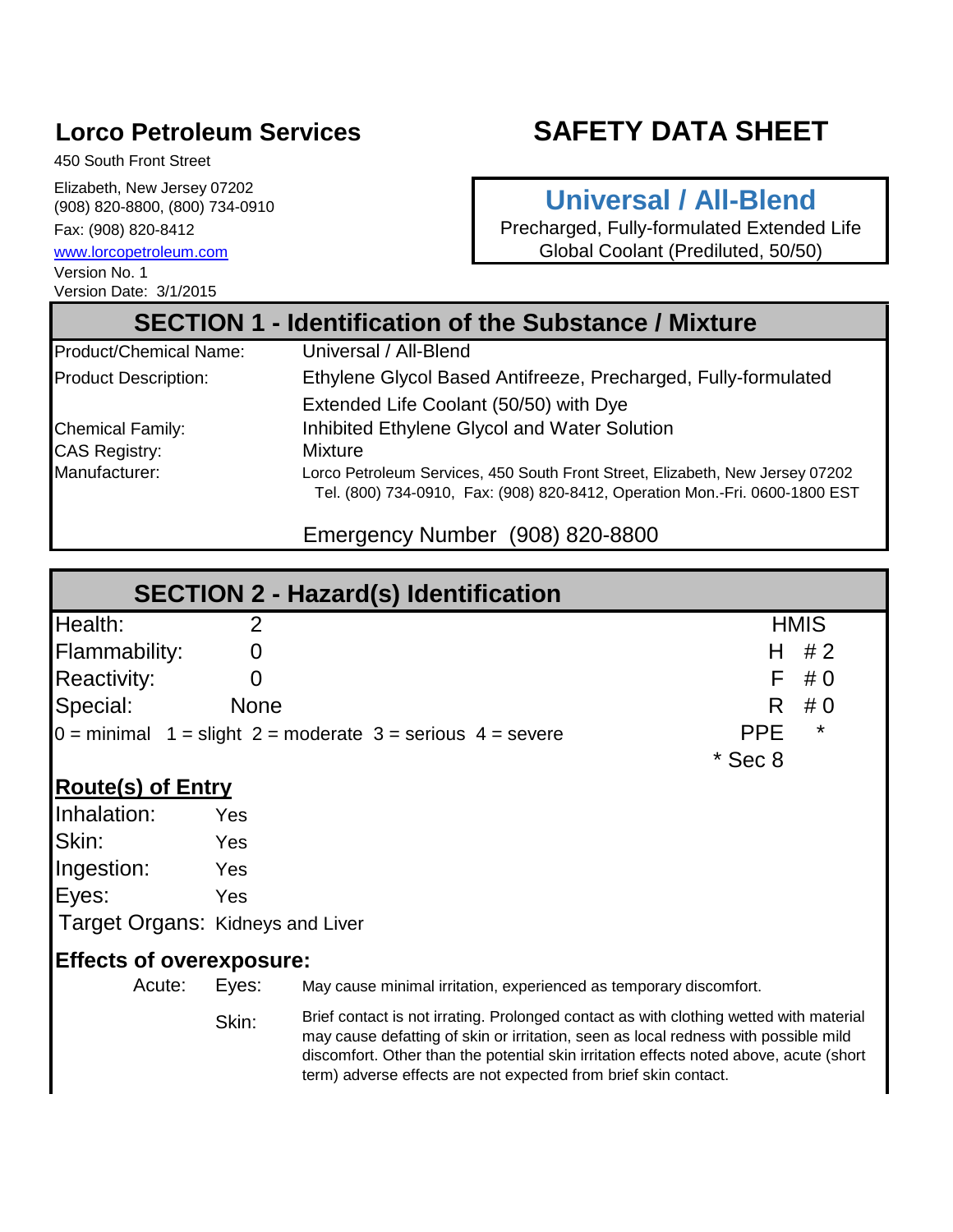| Effects of overexposure:                                                    |                                                             |                                             |                                                                                                                                                                                                                                                                                                                                                                                                                                                                                                                                                                                                                                                                                                    |
|-----------------------------------------------------------------------------|-------------------------------------------------------------|---------------------------------------------|----------------------------------------------------------------------------------------------------------------------------------------------------------------------------------------------------------------------------------------------------------------------------------------------------------------------------------------------------------------------------------------------------------------------------------------------------------------------------------------------------------------------------------------------------------------------------------------------------------------------------------------------------------------------------------------------------|
| Inhalation<br>(con't)                                                       |                                                             |                                             | Vapors or mist, in excess of permissible concentrations, or in unusually high<br>concentrations generated from spraying, heating the material or as from exposure in<br>poorly ventilated areas, or confined spaces, may cause irritation of the nose and<br>throat, headache, nausea and drowsiness. Prolonged or repeated over -exposure<br>may result in the absorption of potentially harmful amounts of material.                                                                                                                                                                                                                                                                             |
|                                                                             | damage.                                                     |                                             | Ingestion: Contains ethylene glycol and or diethylene glycol, which are toxic when swallowed.<br>A lethal dose for an adult is 1-2 ml per kilogram, or about 4 ounces (one-half cup).<br>Symptoms include headache, weakness, confusion, dizziness, staggering, slurred<br>speech, loss of concentration, faintness, nausea and vomiting, increased heart rate,<br>decreased blood pressure, difficulty breathing and seeing pulmonary edema,<br>unconsciousness, convulsions, collapse and coma. Symptoms may be delayed.<br>Decreased urine output and kidney failure may also occur. Severe poisoning may<br>cause death. Aspiration may occur during swallowing or vomiting, resulting in lung |
| <b>Sensitization Properties:</b><br>Signs and Symptoms                      | Unknown                                                     |                                             |                                                                                                                                                                                                                                                                                                                                                                                                                                                                                                                                                                                                                                                                                                    |
| of Exposure:                                                                |                                                             | See above "Effects of Overexposure"         |                                                                                                                                                                                                                                                                                                                                                                                                                                                                                                                                                                                                                                                                                                    |
| <b>Medical Conditions Generally</b><br>Aggravated by Long-Term              |                                                             |                                             |                                                                                                                                                                                                                                                                                                                                                                                                                                                                                                                                                                                                                                                                                                    |
| Exposure:                                                                   |                                                             |                                             | Repeated overexposure may aggravate existing kidney disease                                                                                                                                                                                                                                                                                                                                                                                                                                                                                                                                                                                                                                        |
| <b>Chronic Effects:</b>                                                     |                                                             | Repeated ingestion may cause kidney damage. |                                                                                                                                                                                                                                                                                                                                                                                                                                                                                                                                                                                                                                                                                                    |
| Carcinogencity                                                              |                                                             |                                             |                                                                                                                                                                                                                                                                                                                                                                                                                                                                                                                                                                                                                                                                                                    |
| NTP:                                                                        |                                                             | Not listed                                  |                                                                                                                                                                                                                                                                                                                                                                                                                                                                                                                                                                                                                                                                                                    |
| IARC Monographs::                                                           |                                                             | Not listed                                  |                                                                                                                                                                                                                                                                                                                                                                                                                                                                                                                                                                                                                                                                                                    |
| <b>OSHA Regulations:</b><br><b>ACGIH:</b>                                   |                                                             | Not listed<br>Not listed                    |                                                                                                                                                                                                                                                                                                                                                                                                                                                                                                                                                                                                                                                                                                    |
|                                                                             | <b>SECTION 3 - Composition / Information on Ingredients</b> |                                             |                                                                                                                                                                                                                                                                                                                                                                                                                                                                                                                                                                                                                                                                                                    |
| Ingredient                                                                  | CAS No.                                                     | WT. Range%                                  | <b>Exposure Limit</b>                                                                                                                                                                                                                                                                                                                                                                                                                                                                                                                                                                                                                                                                              |
| * 1.2-ethanediol (Ethylene Glycol)                                          | $107 - 21 - 1$                                              | 46 - 48%                                    | 50 ppm Ceiling-ACGIH                                                                                                                                                                                                                                                                                                                                                                                                                                                                                                                                                                                                                                                                               |
| Other glycols                                                               | Not applicable                                              | $0 - 3%$                                    | None established                                                                                                                                                                                                                                                                                                                                                                                                                                                                                                                                                                                                                                                                                   |
| <b>Proprietary Additives and Inhibitors</b>                                 | Not applicable                                              | $< 3\%$                                     | Not applicable                                                                                                                                                                                                                                                                                                                                                                                                                                                                                                                                                                                                                                                                                     |
| Dye                                                                         | Not applicable                                              | $< 1\%$                                     | Not applicable                                                                                                                                                                                                                                                                                                                                                                                                                                                                                                                                                                                                                                                                                     |
| Water                                                                       | 7732-18-5                                                   | Balance                                     | Not applicable                                                                                                                                                                                                                                                                                                                                                                                                                                                                                                                                                                                                                                                                                     |
| * Hazardous according to OSHA (1910.120) or one or more Right-to-Know Lists |                                                             |                                             |                                                                                                                                                                                                                                                                                                                                                                                                                                                                                                                                                                                                                                                                                                    |
|                                                                             | <b>SECTION 4 - First Aid Measures</b>                       |                                             |                                                                                                                                                                                                                                                                                                                                                                                                                                                                                                                                                                                                                                                                                                    |
| <b>Emergency and</b>                                                        |                                                             |                                             |                                                                                                                                                                                                                                                                                                                                                                                                                                                                                                                                                                                                                                                                                                    |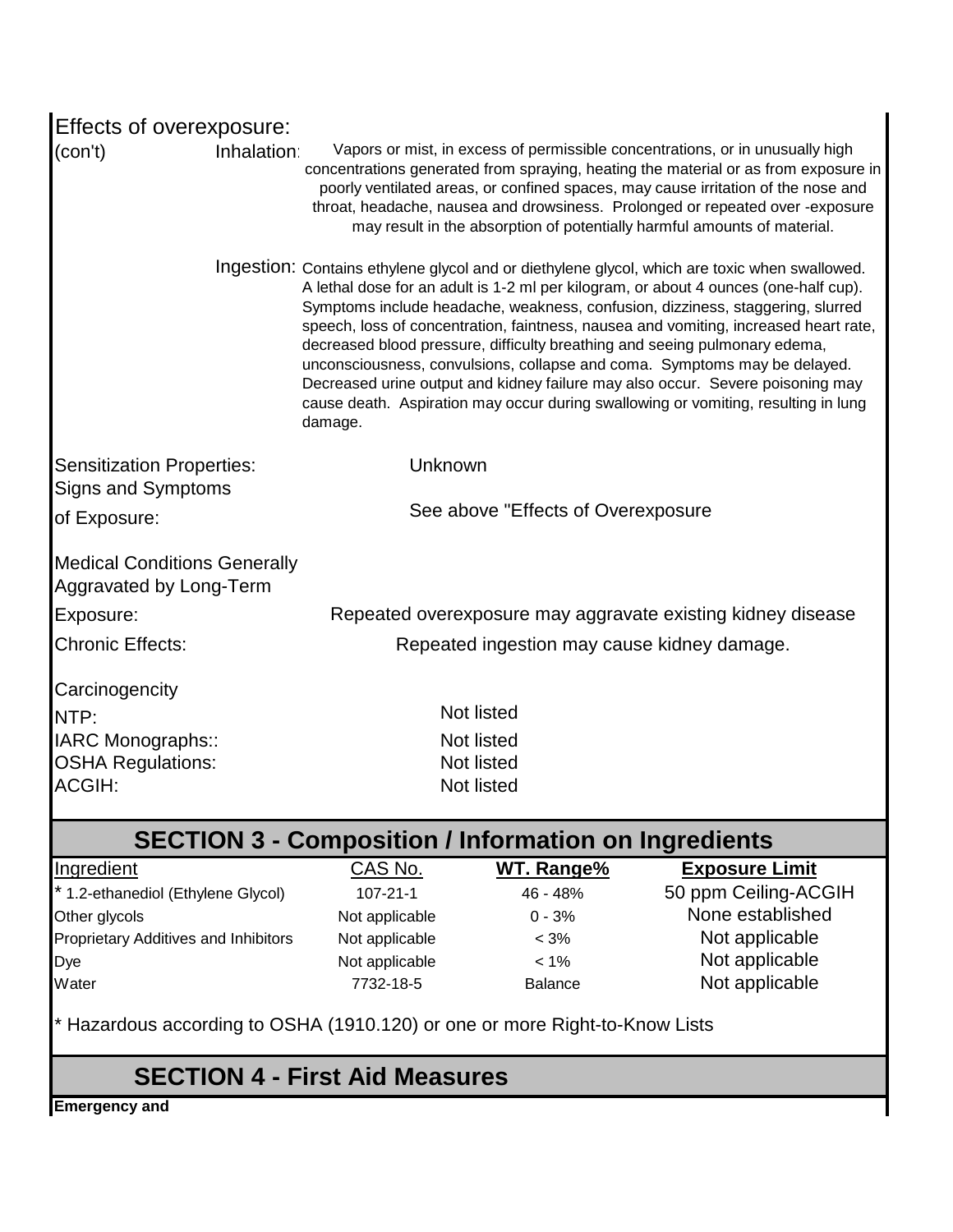| <b>IFirst Aid Procedures:</b>                                       | Eye Contact:         | Immediately flush with large quantities of water for at least<br>15 minutes and get medical attention if irritation persists.                                                      |
|---------------------------------------------------------------------|----------------------|------------------------------------------------------------------------------------------------------------------------------------------------------------------------------------|
|                                                                     | <b>Skin Contact:</b> | Remove excess with cloth or paper towel. Wash thoroughly with<br>soap and water. If irritation persists, get medical attention.                                                    |
|                                                                     | Ingestion:           | Immediately contact a physician, poison control center or<br>emergency treatment center. DO NOT induce vomiting<br>Aspiration Hazard, Product may be inhaled into lungs if vomited |
|                                                                     | <b>Inhalation</b>    | Remove to fresh air. Restore and/or support breathing as<br>required. Keep victim warmand at rest.                                                                                 |
| <b>Note to Physicians:</b><br><b>Special Precautions/Procedures</b> |                      | Treat symptomatically<br>None known                                                                                                                                                |

# **SECTION 5 - Fire Fighting Measures**

| <b>Unusual Fire Fighting procedures</b>  | None known                                                                                                                                                                                                                                                                                   |
|------------------------------------------|----------------------------------------------------------------------------------------------------------------------------------------------------------------------------------------------------------------------------------------------------------------------------------------------|
| <b>Flash Point:</b>                      | None                                                                                                                                                                                                                                                                                         |
| <b>Flash Point Method:</b>               | Not applicable                                                                                                                                                                                                                                                                               |
| <b>Burning Rate:</b>                     | Not applicable                                                                                                                                                                                                                                                                               |
| <b>Autoignition Temperature:</b>         | Not determined                                                                                                                                                                                                                                                                               |
| Flammable limits in air (% by volume)    |                                                                                                                                                                                                                                                                                              |
| LEL:                                     | Not determined                                                                                                                                                                                                                                                                               |
| UEL:                                     | Not determined                                                                                                                                                                                                                                                                               |
| <b>Flammability Classification:</b>      | Does not burn, but emit fumes in a fire                                                                                                                                                                                                                                                      |
| <b>Extinguishing Media:</b>              | For large fires use alcohol-type all purpose foam. For small fires<br>use water spray, dry chemical, foam or carbon dioxide to extinguish                                                                                                                                                    |
| Unusual Fire or Explosion Hazards:       | None known                                                                                                                                                                                                                                                                                   |
| <b>Fire-Fighting Instructions:</b>       | According to the National Fire Protection Association Guide, use<br>water spray dry chemical, foam or carbon dioxide. A direct stream<br>of water or foam may cause frothing. Use water spray to disperse<br>the vapors and to provide protection for person attempting to stop<br>the leak. |
| <b>Fire-Fighting Equipment:</b>          | Because fire may produce toxic thermal decomposition products,<br>wear a self-contained breathing apparatus (SCBA) with a full face-<br>piece operated in pressure-demand or positive-pressure mode.                                                                                         |
| <b>Unusual Fire Fighting procedures:</b> | Not required                                                                                                                                                                                                                                                                                 |
| <b>Other Information:</b>                | Products evolve when subjected to heat or combustion, carbon<br>monoxide and carbon dioxide may be found on burning in limited<br>air supply.                                                                                                                                                |

#### **SECTION 6 - Accidental Release Measures**

**Spill / Leak Procedures:** Ventilate area. Avoid breathing vapor. Wear appropriate person protective equipment, including appropriate respiratory protection. Contain spill if possible. Wipe up or absorb on suitable material and shovel up. Prevent entry into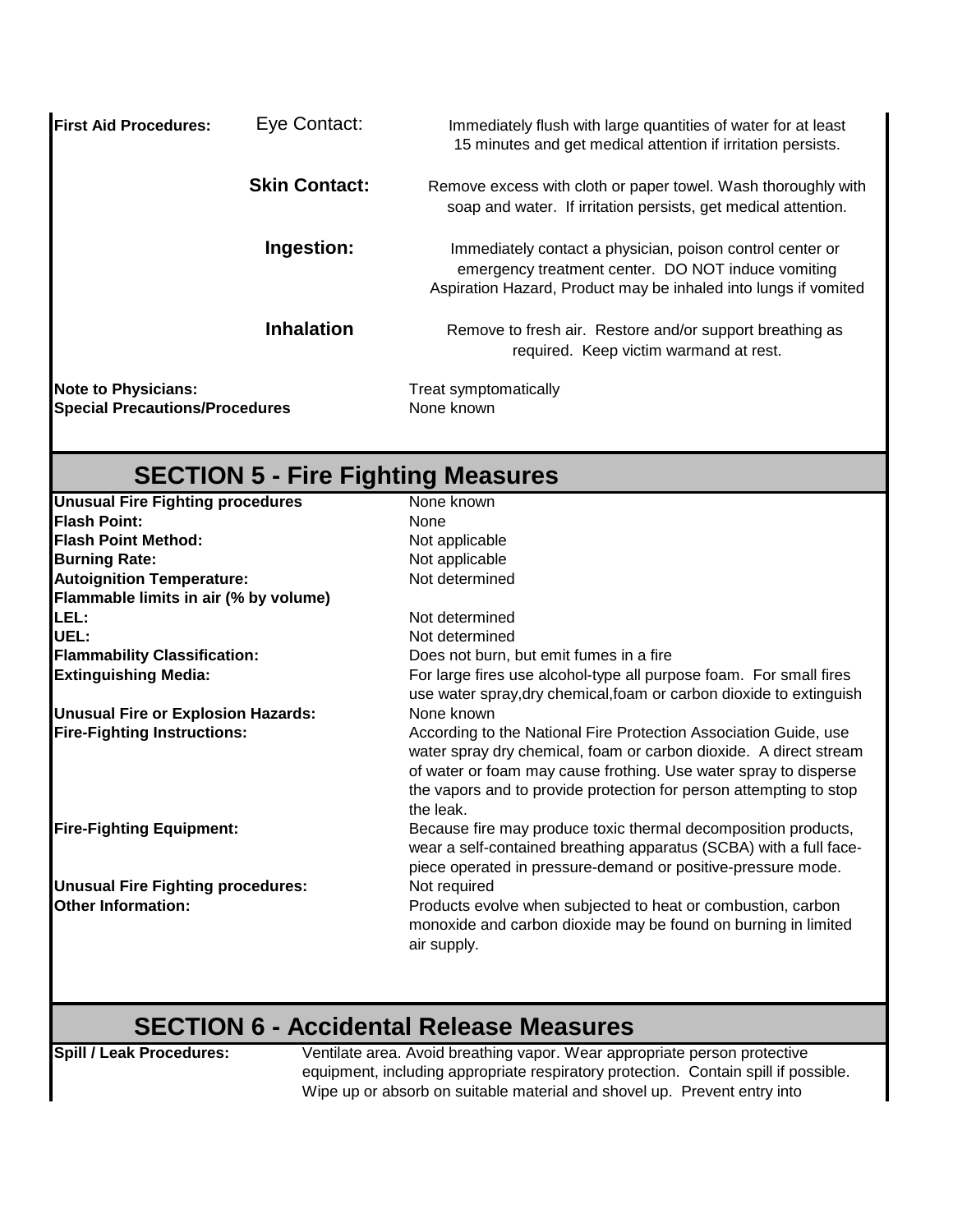sewers and waterways. Avoid contact with skin, eyes and clothing. **Regulatory Requirements:** If more than 10.539 pounds of product is spilled, then report spill according to SARA 304 and / or CERCLA 102(a) requirements, unless product qualifies for petroleum exemption {CERCLA Section 101 (14)}

# **SECTION 7 - Handling and Storage**

**Handling Precautions:** Minimal feasible handling temperatures should be maintained. Empty containers contain product residue and may be dangerous. **Storage Requirements:** Periods of exposure to high temperatur should be minimized. Water contamination should be avoided. Keep containers ayay from open flames ETHYLENE GLYCOL

BASE - Ethylene Glycol has produced birth defects in rodents. Do not store near food.

# **SECTION 8 - Exposure Controls / Personal Protection**

| <b>Ventilation:</b>                  | Normal to maintain exposure below TLV                                              |
|--------------------------------------|------------------------------------------------------------------------------------|
| Permissible Concentrations in Air:   | 10 mg/cubic for particular mist; 50 ppm (125 mg/cubic meter) ceiling limit         |
|                                      | for Ethylene Glycol (ACGIH 1984-1985)                                              |
| <b>Repiratory Protection:</b>        | Supplied air respiratory protection for cleaning large spills or upon entry into   |
|                                      | tanks vessels, or other confined spaces . Use a NIOSH approved organic vapor       |
|                                      | and gas repirator with mist filter.                                                |
| <b>Eye Protection:</b>               | Chemical type goggles or face shield optional                                      |
| <b>Protective Clothing/Equipment</b> | Wear chemically protective gloves, boots, aprons, and gauntlets to prevent         |
|                                      | prolonged or repeated skin contact. Wear protective eyeglasses or chemical         |
|                                      | safety googles.                                                                    |
| <b>Work and Hygienic Practices</b>   | Exposed employees should exercise reasonable personal cleanliness, this            |
|                                      | includes cleansing exposed skin areas several times daily with soap and water,     |
|                                      | and laundening or dry cleaning soiled work clothing at least weekly.               |
| <b>Safety Stations:</b>              | Make emergency eyewash stations, safety/quick-drench showers, and washing          |
|                                      | facilities available in work area.                                                 |
| <b>Contaminated Equipment:</b>       | Separate contaminated work clothes. Launder before reuse.                          |
|                                      | Remove this material from your shoes and clean personal protective equipment.      |
| <b>Comments:</b>                     | Never eat, drink, or smoke in work aregas. Practice good personal hygiene after    |
|                                      | using this material, especially before eating, drinking, smoking, using the toilet |
|                                      | or applying cosmetics.                                                             |
|                                      |                                                                                    |

### **SECTION 9 - Physical and Chemical Properties**

| Appearance and odor:                             | Clear liquid with a mild odor (may contain dye in one of several colors) |
|--------------------------------------------------|--------------------------------------------------------------------------|
| Boiling Point (760 mm HG):                       | 226 F min.                                                               |
| <b>Freezing / Melting Point:</b>                 | -34 F max.                                                               |
| <b>Specific Gravity (water=1)</b>                | $1.065$ min.                                                             |
| <b>Vapor Density (air=1)</b>                     | 1.8                                                                      |
| <b>Percent Volatile by Volume:</b>               | <b>NIL</b>                                                               |
| Evaporation Rate (butyl acetate=1 Not determined |                                                                          |
| Solubility in Water (% by wt)                    | 100%                                                                     |
| Vapor Pressure (at 20 C)                         | 18mm Hg                                                                  |
| pH:                                              | $7.5 - 11.0$                                                             |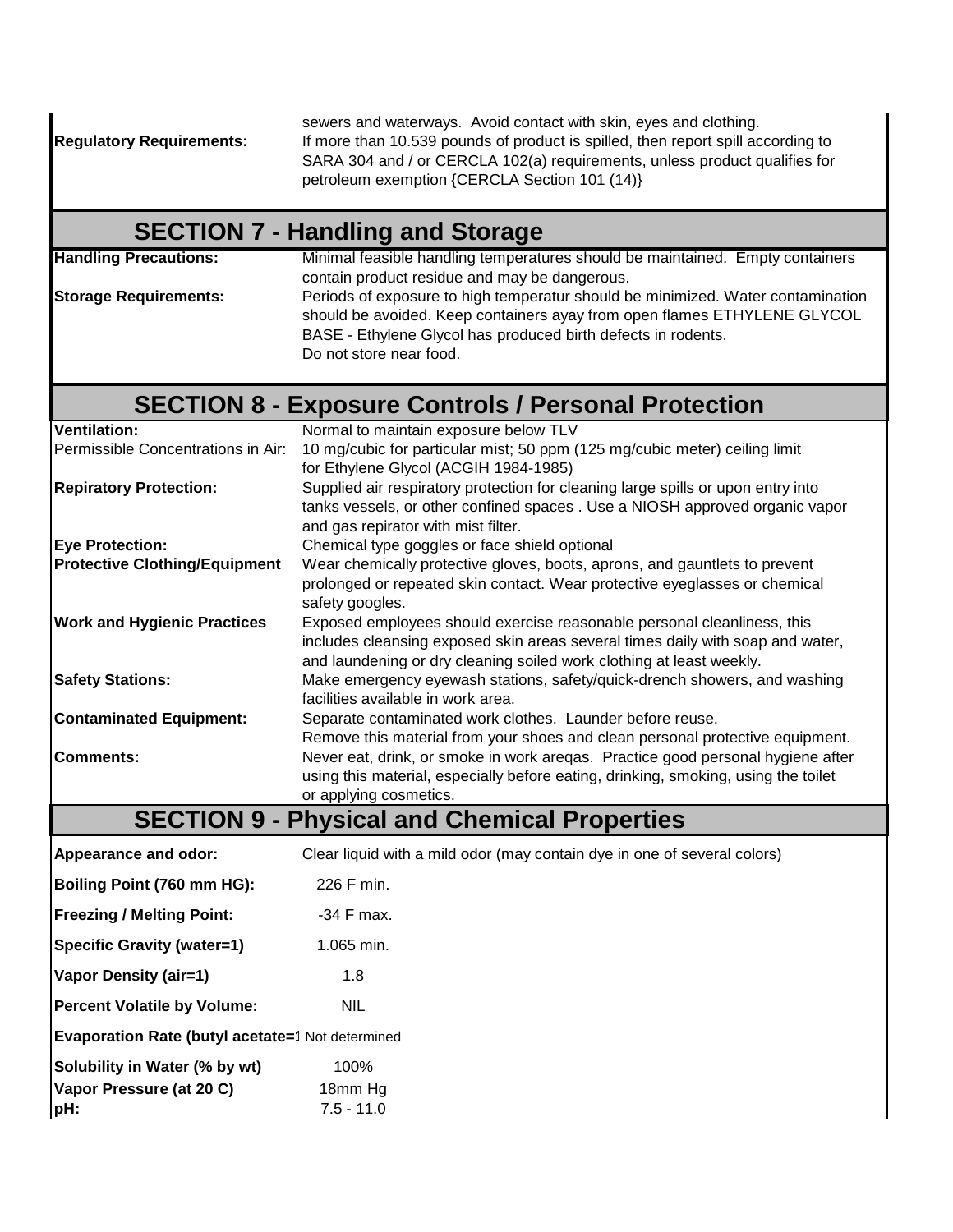# **SECTION 10 - Stability and Reactivity**

| Stability:                                                       | Stable                                                                                                        |
|------------------------------------------------------------------|---------------------------------------------------------------------------------------------------------------|
| <b>Polymerization:</b>                                           | Does not occur                                                                                                |
| <b>Chemical Incompatibilities:</b>                               | Normally un-reative, but try to avoid strong oxidizers, strong acids and<br>strong bases at high temperatures |
| <b>Conditions to avoid:</b>                                      | High temperatures above 413 C (775 F) (product can decompose)                                                 |
| Hazadous decomposition products: Carbon dioxide, carbon monoxide |                                                                                                               |

### **SECTION 11 - Toxicological Information**

| Eye Effects:                     | Belived to cause slight eye irritation                                                                                           |
|----------------------------------|----------------------------------------------------------------------------------------------------------------------------------|
| <b>Skin Effects:</b>             | Can be irritating to skin upon prolong contact                                                                                   |
| <b>Acute Inhalation Effects:</b> | Drowsiness, narcosis, and unconsciousness possible upon exposure to high<br>concentrations in poorly ventilated confined spaces. |
| <b>Acute Oral Effects</b>        | Can cause irritation to mouth, throat and stomach                                                                                |
| <b>Chronic Effects:</b>          | Liver and kidney damage in a 2 year rat feeding study using 1-2 Ethylene                                                         |
|                                  | Glycol. Oral administration of very high doses of Ethylene Glycol produced                                                       |
|                                  | birth defects in laboratory animals.                                                                                             |
| <b>Carcinogenicity:</b>          | Neither product nor its ingredients are listed by IARC, NTD, or OSHA                                                             |
| Mutagenicity:                    | Not mutagenic                                                                                                                    |
| Teretogenicity:                  | Not Teratogenic                                                                                                                  |

#### **SECTION 12 - Ecological Information**

| <b>Ecotoxicity:</b>              | Oral: Believed to be 4.7-8.5 g/kg (rat), moderately toxic      |
|----------------------------------|----------------------------------------------------------------|
|                                  | Inhalation: Not Determined                                     |
|                                  | Dermal: Believed to be 1-3 g/kg (rabbit); slightly toxic       |
|                                  | Other: Not dtermined                                           |
|                                  | Irritation Index/Estimation of Irritation (Species)            |
|                                  | Skin: Believed to be 0.5-1.8/8.0 (rabbit); slightly irritating |
|                                  | Eyes: Believed to be 15-25/110 (rabbit) slightly irritating    |
| <b>Soil Absorption/Mobility:</b> | Not Determined                                                 |
|                                  |                                                                |

# **SECTION 13 - Disposal Considerations**

| <b>Waste Disposal Method:</b>             | Dispose of waste in accordance with Federal, State and Local Laws                                                                                 |
|-------------------------------------------|---------------------------------------------------------------------------------------------------------------------------------------------------|
| <b>Disposal Regulatory</b>                | Under RCRA, it is the responsibility of the user of products to determine, at the                                                                 |
| <b>Requirements:</b>                      | time of disposal, whether product meets RCRA criteria for hazardous waste.                                                                        |
|                                           | This is because product uses transformations, mixture, processes, etc.,<br>may render the resulting material hazardous (see waste classification) |
| <b>Container Cleaner</b><br>and Disposal: | Container should be cleaned of residual product before disposal, and disposed<br>of in accordance with all applicable laws and regulations.       |
|                                           |                                                                                                                                                   |

#### **SECTION 14 - Transport Information**

**DOT Proper Shipping Name:** Not regulated **Shipping Symbols:** Not applicable